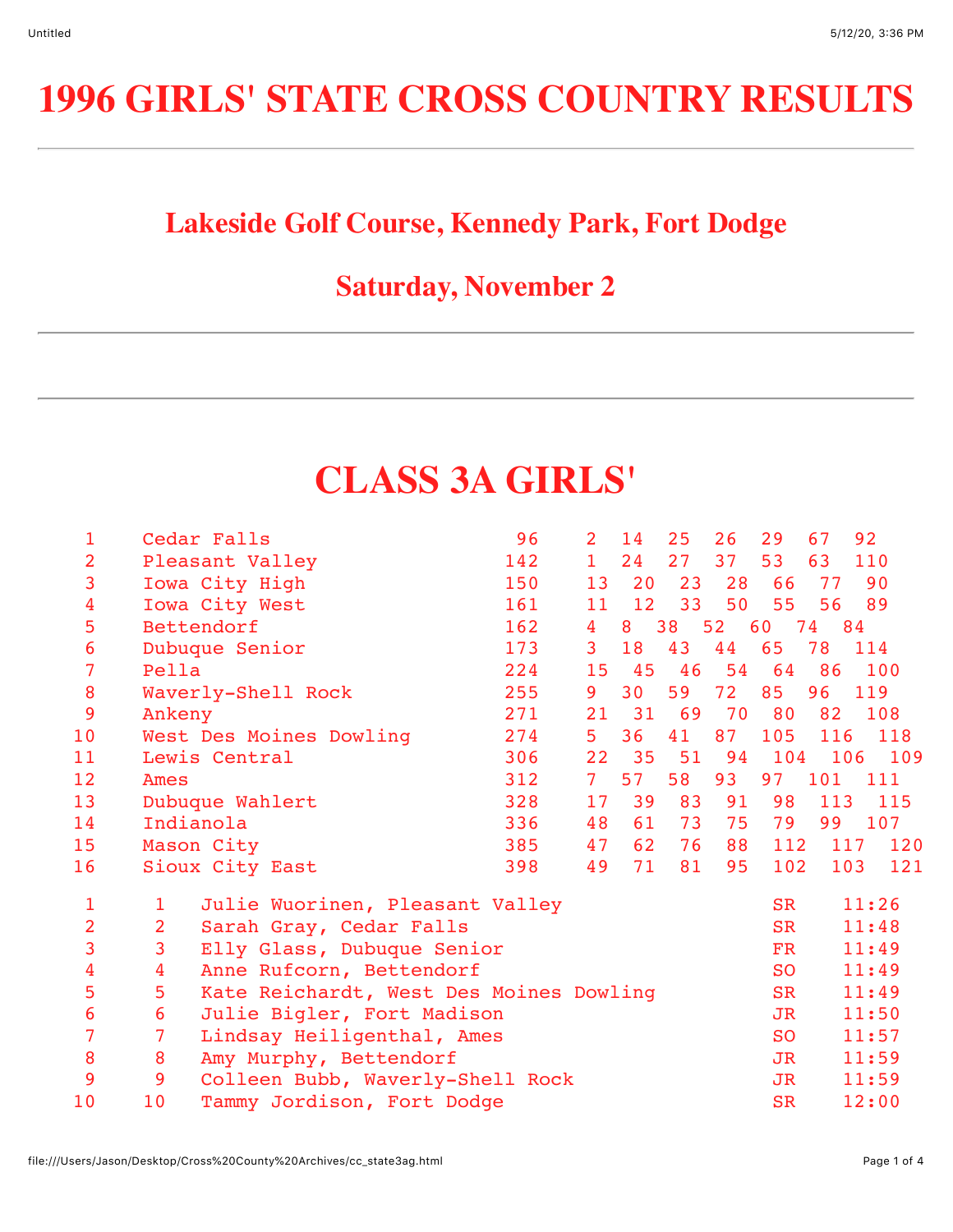| 11       |                 | Brittany Keith, Iowa City West                                  | FR              | 12:00 |
|----------|-----------------|-----------------------------------------------------------------|-----------------|-------|
| 12       | 11              | Laura Schlapkohl, Iowa City West                                | JR              | 12:00 |
| 13       | 12 <sup>2</sup> | Bethany Young, Iowa City High                                   | JR              | 12:01 |
| 14       | 13              | Ashley Kunkle, Cedar Falls                                      | FR              | 12:01 |
| 15       | 14              | Erin Van Zee, Pella                                             | JR              | 12:02 |
| 16       | 15              | Molly Wedel, Spencer                                            | J <sub>R</sub>  | 12:03 |
| 17       | 16              | Samantha Ament, Dubuque Wahlert                                 | <b>SR</b>       | 12:05 |
| 18       | 17              | Megan Tabor, Dubuque Senior                                     | <b>SO</b>       | 12:07 |
| 19       | 18              | Bridget Stephenson, Sioux City Heelan                           | J <sub>R</sub>  | 12:10 |
| 20       |                 | Keely Barnett, Iowa City High                                   | <b>SR</b>       | 12:11 |
| 21       |                 | Gina Gelatti, Ankeny                                            | <b>SR</b>       | 12:12 |
| 22       | 19              | Brandy McSorley, Lewis Central                                  | <b>SO</b>       | 12:12 |
| 23       | 20              | Lindsay Wetzel, Iowa City High                                  | <b>SO</b>       | 12:13 |
| 24       | 21              | Neila Arnold, Pleasant Valley                                   | SO              | 12:13 |
| 25       |                 | Jocelyn Schaefer, Cedar Falls                                   | FR              | 12:13 |
| 26       | 22              | Jamie Nemmers, Cedar Falls                                      | $\mathbf{FR}$   | 12:14 |
| 27       | 23              | Teresa Grothus, Pleasant Valley                                 | <b>SR</b>       | 12:16 |
| 28       |                 | Molly Meng, Iowa City High                                      | <b>FR</b>       | 12:18 |
| 29       | 24              | Julie Ruff, Cedar Falls                                         | FR              | 12:23 |
| 30       | 25              | Megan Magnall, Waverly-Shell Rock                               | <b>SR</b>       | 12:24 |
| 31       | 26              | Bryony Jones, Ankeny                                            | <b>SO</b>       | 12:24 |
| 32       | 27              | Rachel Craig, Ottumwa                                           | JR              | 12:25 |
| 33       |                 | Meredith Pedde, Iowa City West                                  | <b>SO</b>       | 12:25 |
| 34       | 28              | Stacey Landes, LeMars                                           | <b>SO</b>       | 12:26 |
| 35       | 29              | Karen McCormick, Lewis Central                                  | FR              | 12:27 |
| 36       | 30              | Audrey Schiltz, West Des Moines Dowling                         | FR              | 12:28 |
| 37       |                 | Carey Schillig, Pleasant Valley                                 | <b>SR</b>       | 12:31 |
| 38       |                 | Cheyenne Aguilar, Bettendorf                                    | <b>SR</b>       | 12:32 |
| 39       |                 | Emily Komiskey, Dubuque Wahlert                                 | J <sub>R</sub>  | 12:33 |
| 40       | 31              | Megan Rehm, Fort Madison                                        | <b>SO</b>       | 12:35 |
| 41       |                 | Jennie Lillis, West Des Moines Dowling                          | FR              | 12:35 |
| 42       | 32              | Susan Buckheister, Cedar Rapids Kennedy                         | <b>SR</b>       | 12:36 |
| 43       |                 |                                                                 | FR              | 12:37 |
| 44       |                 | Erin Schwalm, Dubuque Senior<br>Marnie Chandlee, Dubuque Senior | J <sub>R</sub>  | 12:37 |
| 45       |                 |                                                                 | <b>SO</b>       | 12:38 |
| 46       | 33<br>34        | Holly Goodyk, Pella<br>Jennifer Dole, Pella                     | FR              | 12:38 |
| 47       | 35              |                                                                 | <b>SR</b>       | 12:39 |
| 48       | 36              | Kristine Nauman, Mason City                                     | <b>SO</b>       | 12:39 |
| 49       |                 | Lacey Adams-Brown, Indianola<br>Carmen Wiggs, Sioux City East   | <b>SR</b>       | 12:40 |
| 50       |                 |                                                                 |                 | 12:40 |
| 51       |                 | Andrea Buckwalter, Iowa City West                               | JR<br><b>FR</b> | 12:40 |
| 52       |                 | Claire Lakatos, Lewis Central                                   |                 | 12:41 |
| 53       |                 | Renee Begyn, Bettendorf                                         | FR<br>JR        | 12:41 |
|          |                 | Lisa Blunk, Pleasant Valley                                     |                 |       |
| 54<br>55 |                 | Amy Jones, Pella                                                | FR              | 12:42 |
|          |                 | Emmie Shaw, Iowa City West                                      | FR              | 12:42 |
| 56       |                 | Unnur Helgadottir, Iowa City West                               | SO <sub>1</sub> | 12:43 |
| 57       | 37              | Andrea Beisser, Ames                                            | <b>SO</b>       | 12:43 |
| 58       |                 | Tonya Goodall, Ames                                             | JR              | 12:43 |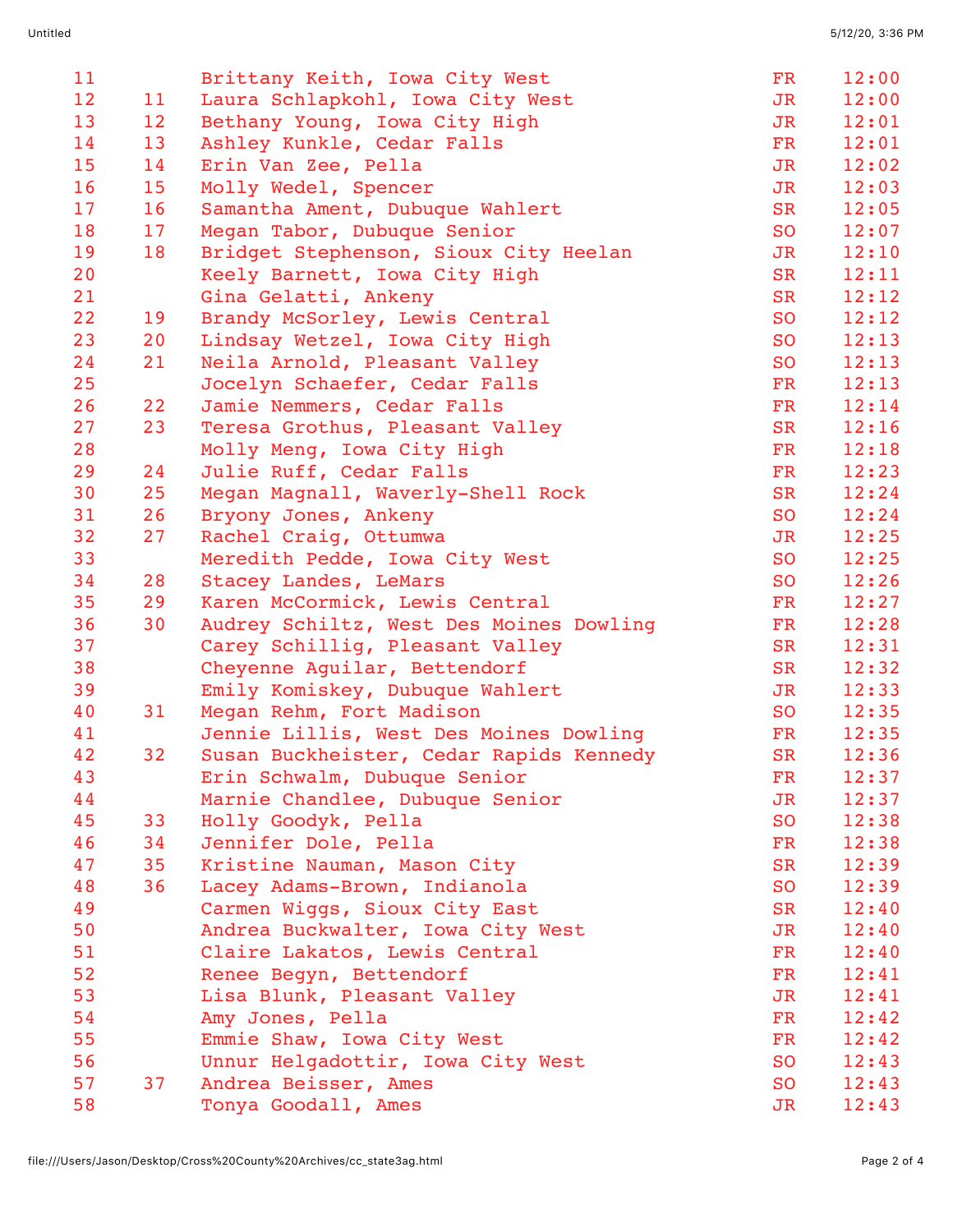| 59  |    | Amy Taylor, Waverly-Shell Rock          | JR              | 12:44 |
|-----|----|-----------------------------------------|-----------------|-------|
| 60  |    | Amanda Moeller, Bettendorf              | SO <sub>1</sub> | 12:44 |
| 61  | 38 | Nicole Bergman, Indianola               | <b>SR</b>       | 12:45 |
| 62  |    | Beth Walker, Mason City                 | <b>SO</b>       | 12:47 |
| 63  |    | Angie Dannenfeldt, Pleasant Valley      | <b>SR</b>       | 12:49 |
| 64  |    | Steph Brown, Pella                      | <b>SO</b>       | 12:51 |
| 65  |    | Sarah Willems, Dubuque Senior           | JR              | 12:53 |
| 66  |    | Alison Nair, Iowa City High             | JR              | 12:54 |
| 67  |    | Kara Hulse, Cedar Falls                 | J <sub>R</sub>  | 12:55 |
| 68  | 39 | Molly Gross, Des Moines Hoover          | SO              | 12:55 |
| 69  |    | Windy Clark, Ankeny                     | <b>SO</b>       | 12:55 |
| 70  | 40 | Jill Nelson, Ankeny                     | <b>SR</b>       | 12:56 |
| 71  |    | Jennifer Storm, Sioux City East         | SR              | 12:59 |
| 72  |    | Candice Ford, Waverly-Shell Rock        | FR              | 13:00 |
| 73  |    | Katie Schrum, Indianola                 | <b>SR</b>       | 13:02 |
| 74  |    | Ali Garrett, Bettendorf                 | FR              | 13:02 |
| 75  |    | Sara Luse, Indianola                    | <b>SR</b>       | 13:03 |
| 76  |    | Kate McCoy, Mason City                  | <b>SR</b>       | 13:04 |
| 77  |    | Kristen Johnson, Iowa City High         | <b>SR</b>       | 13:04 |
| 78  |    | Michelle Wieser, Dubuque Senior         | FR              | 13:09 |
| 79  |    | Kelly Sinclair, Indianola               | J <sub>R</sub>  | 13:11 |
| 80  |    | Kelsey Singletary, Ankeny               | FR              | 13:12 |
| 81  |    | Lisa Canterbury, Sioux City East        | <b>SO</b>       | 13:15 |
| 82  |    | Rachel Johnson, Ankeny                  | SR              | 13:15 |
| 83  |    | Kate Cooper, Dubuque Wahlert            | JR              | 13:15 |
| 84  |    | Ashley Guffy, Bettendorf                | <b>SO</b>       | 13:15 |
| 85  |    | Tricia Coleman, Waverly-Shell Rock      | JR              | 13:16 |
| 86  |    | Tasha Browne, Pella                     | <b>SO</b>       | 13:19 |
| 87  |    | Melissa Folden, West Des Moines Dowling | FR              | 13:20 |
| 88  |    | Bethany Mastin, Mason City              | FR              | 13:20 |
| 89  |    | Rachel Corybeare, Iowa City West        | <b>SR</b>       | 13:20 |
| 90  |    | Anne Heefner, Iowa City High            | <b>SO</b>       | 13:21 |
| 91  |    | Rachel Kalb, Dubuque Wahlert            | <b>SR</b>       | 13:22 |
| 92  |    | Jenny Hall, Cedar Falls                 | <b>SR</b>       | 13:23 |
| 93  |    | Emily Duffelmeyer, Ames                 | <b>SO</b>       | 13:23 |
| 94  |    | Kara Riso, Lewis Central                | JR              | 13:24 |
| 95  |    | Tiffani Ford, Sioux City East           | JR              | 13:25 |
| 96  |    | Angi Peters, Waverly-Shell Rock         | <b>SR</b>       | 13:26 |
| 97  |    | Claire Gilchrist, Ames                  | SO              | 13:27 |
| 98  |    | Lisa Tranel, Dubuque Wahlert            | <b>JR</b>       | 13:32 |
| 99  |    | Traci Peterson, Indianola               | FR              | 13:33 |
| 100 |    | Angela Brouwer, Pella                   | JR              | 13:34 |
| 101 |    | Erin Maysent, Ames                      | <b>SO</b>       | 13:36 |
| 102 |    | Jessica Weible, Sioux City East         | <b>SO</b>       | 13:39 |
| 103 |    | Heidi Christansen, Sioux City East      | JR              | 13:41 |
| 104 |    | Kara Nuss, Lewis Central                | <b>SR</b>       | 13:42 |
| 105 |    | Ali Hanson, West Des Moines Dowling     | <b>SO</b>       | 13:43 |
| 106 |    | Amber Campbell, Lewis Central           | JR              | 13:45 |
|     |    |                                         |                 |       |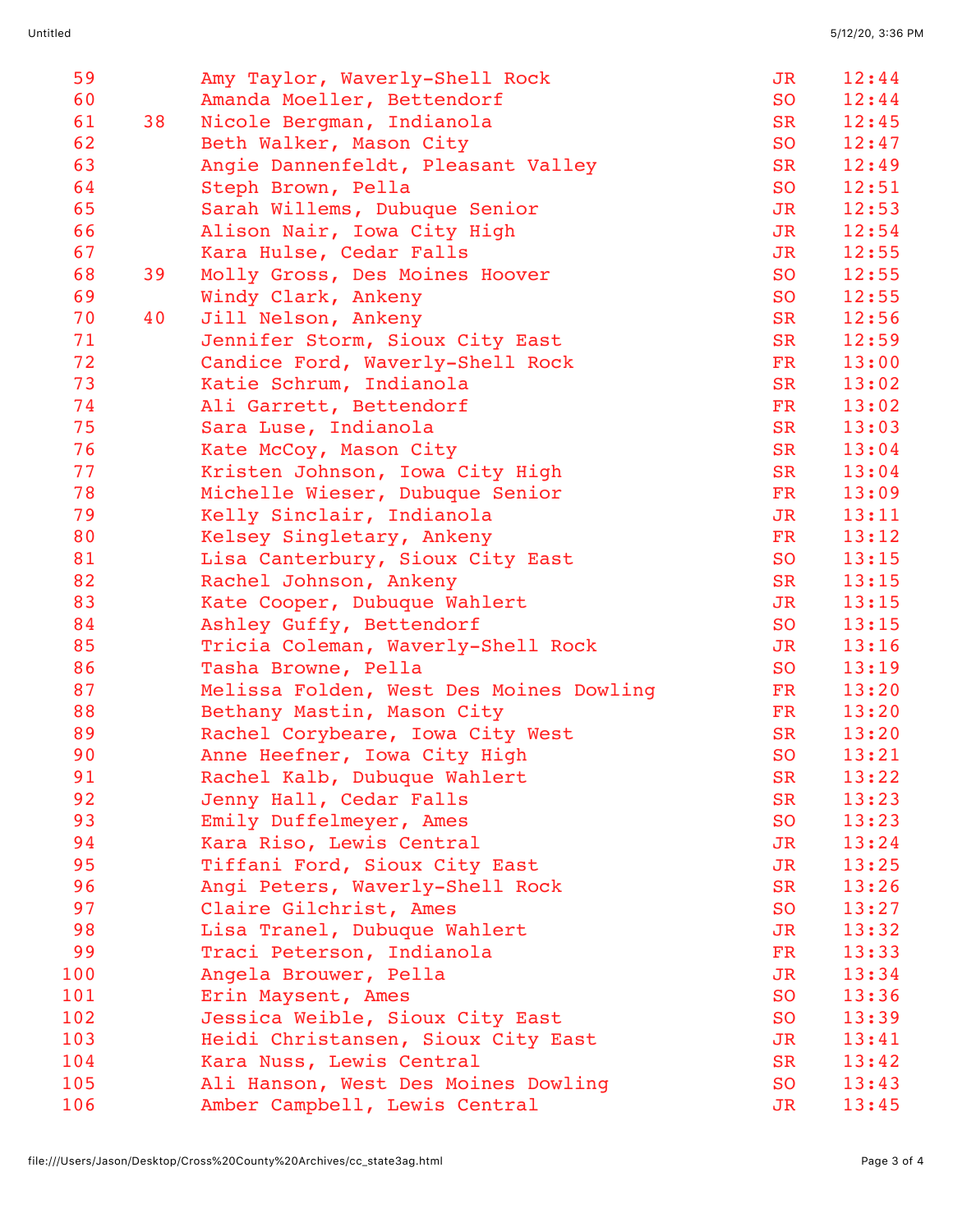| 107 | Hillary Liepa, Indianola               | SO.            | 13:45 |
|-----|----------------------------------------|----------------|-------|
| 108 | Megan Block, Ankeny                    | J <sub>R</sub> | 13:46 |
| 109 | Christine Collins, Lewis Central       | <b>SO</b>      | 13:46 |
| 110 | Jill Borcherding, Pleasant Valley      | FR             | 13:47 |
| 111 | Anila Persaud, Ames                    | <b>SO</b>      | 13:50 |
| 112 | Holley Ries, Mason City                | JR             | 13:52 |
| 113 | Nicole Wood, Dubuque Wahlert           | FR             | 13:52 |
| 114 | Sarah Lepp, Dubuque Senior             | FR             | 13:53 |
| 115 | Cassie Haas, Dubuque Wahlert           | SO.            | 13:55 |
| 116 | Krista Hyland, West Des Moines Dowling | <b>SR</b>      | 13:56 |
| 117 | Alison DeFrance, Mason City            | <b>JR</b>      | 13:56 |
| 118 | Kim Steffen, West Des Moines Dowling   | JR             | 14:02 |
| 119 | Teri Sabey, Waverly-Shell Rock         | JR             | 14:07 |
| 120 | Jessica Deverell, Mason City           | $_{\rm FR}$    | 14:18 |
| 121 | Dawn Chervek, Sioux City East          | <b>SR</b>      | 14:43 |
|     |                                        |                |       |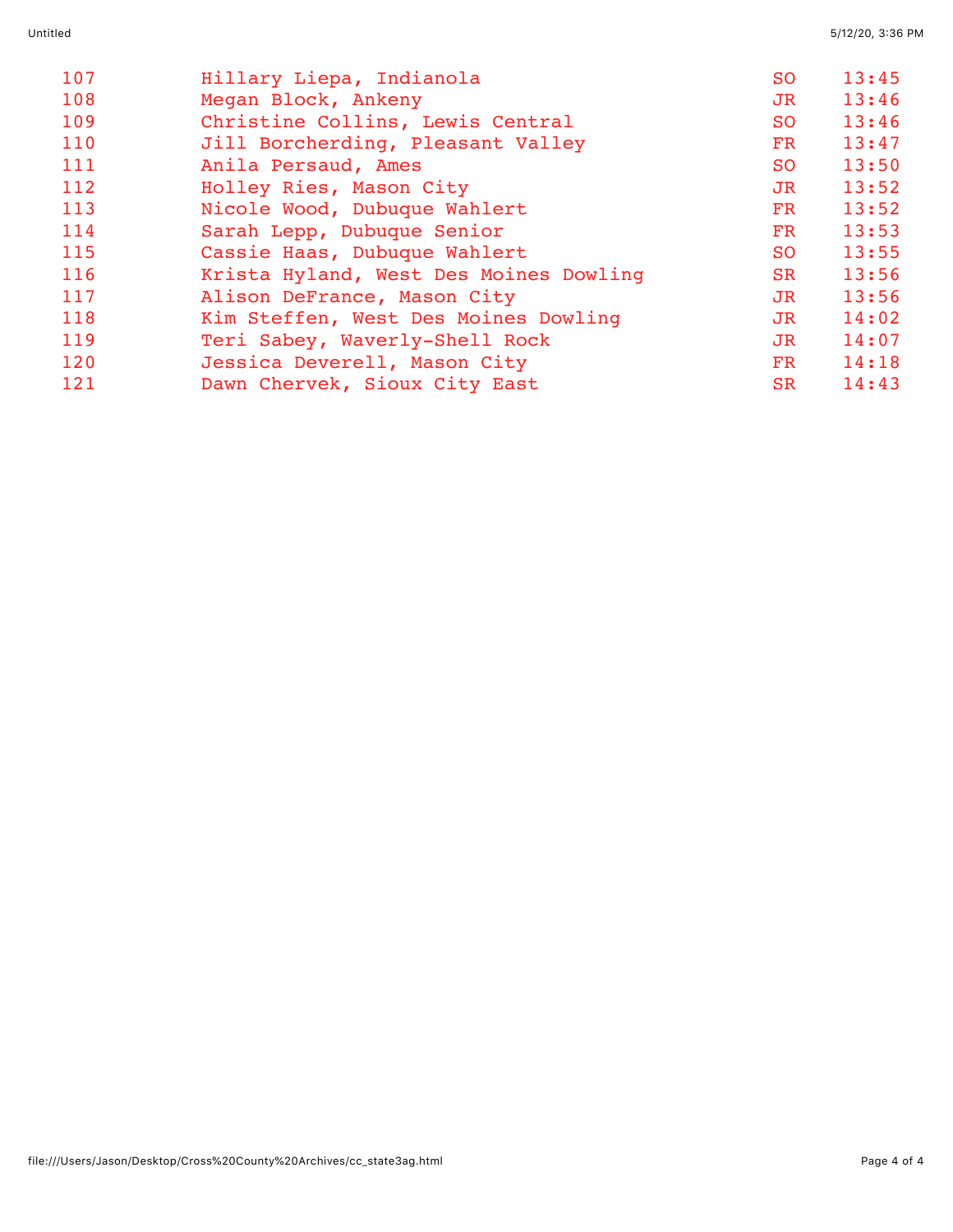### **Lakeside Golf Course, Kennedy Park, Fort Dodge**

### **Saturday, November 2**

### **CLASS 2A GIRLS'**

| 1              |                | Durant/Bennett                         | 78  | 4              | 5  | 12 | 13  | 44<br>98       | 128      |       |
|----------------|----------------|----------------------------------------|-----|----------------|----|----|-----|----------------|----------|-------|
| $\overline{2}$ |                | Unity Christian                        | 194 | 9              | 22 | 25 | 59  | 79             | 81<br>86 |       |
| 3              | Nevada         |                                        | 209 | $\mathbf{1}$   | 8  | 45 | 68  | 87<br>91       | 93       |       |
| 4              | Benton         |                                        | 232 | 19             | 21 | 57 | 62  | 73             | 114      | 118   |
| 5              |                | New Hampton                            | 261 | 11             | 17 | 67 | 76  | 90             | 96       | 120   |
| 6              |                | MOC-Floyd Valley                       | 261 | 34             | 35 | 50 | 58  | 84             | 112      | 125   |
| $\overline{7}$ |                | Washington                             | 284 | 18             | 48 | 55 | 61  | 102            | 104      | 132   |
| 8              |                | Maquoketa                              | 300 | 31             | 36 | 47 | 85  | 101            | 108      | 127   |
| 9              |                | Cherokee                               | 307 | 40             | 53 | 56 | 75  | 83             | 103      | 110   |
| 10             |                | South O'Brien                          | 314 | 2 <sup>1</sup> | 28 | 41 | 113 | 130            | 131      |       |
| 11             |                | Dyersville Beckman                     | 342 | 20             | 54 | 77 | 92  | 99             | 111      | 116   |
| 12             |                | Missouri Valley                        | 378 | 39             | 42 | 95 | 97  | 105            | 124      |       |
| 13             |                | Independence                           | 399 | 69             | 74 | 80 | 82  | 94             | 115 129  |       |
| 14             |                | Atlantic                               | 400 | 63             | 64 | 66 | 100 | 107            | 122      | 123   |
| 15             |                | Adel-DeSoto-Minburn                    | 420 | 65             | 72 | 88 | 89  | 106            | 117      | 119   |
| 16             |                | Carroll Kuemper                        | 449 | 70             | 71 | 78 | 109 | 121            | 126      |       |
| $\mathbf{1}$   | $\mathbf{1}$   | Val Oltman, Nevada                     |     |                |    |    |     | JR             |          | 12:01 |
| $\overline{2}$ | $\overline{2}$ | Evette Iverson, South O'Brien          |     |                |    |    |     | <b>SR</b>      |          | 12:06 |
| 3              | 3              | Kristi Schmidt, Spirit Lake Park       |     |                |    |    |     | JR             |          | 12:09 |
| 4              | 4              | Emily Roesger, Durant/Bennett          |     |                |    |    |     | <b>SR</b>      |          | 12:10 |
| 5              | 5              | Amanda Kalen, Durant/Bennett           |     |                |    |    |     | <b>SR</b>      |          | 12:10 |
| 6              | 6              | Kendra Versendaal, Prairie City-Monroe |     |                |    |    |     | JR             |          | 12:11 |
| $\overline{7}$ | $\overline{7}$ | Martie Houtsma, Sibley-Ocheyedan       |     |                |    |    |     | J <sub>R</sub> |          | 12:16 |
| 8              | 8              | Angie Ahlquist, Nevada                 |     |                |    |    |     | JR             |          | 12:20 |
| 9              | 9              | Tabitha Vander Wilt, Unity Christian   |     |                |    |    |     | <b>SR</b>      |          | 12:20 |
| 10             | 10             | Amy Edwards, Chariton                  |     |                |    |    |     | <b>SR</b>      |          | 12:20 |
| 11             | 11             | Gina Shannon, New Hampton              |     |                |    |    |     | <b>SR</b>      |          | 12:25 |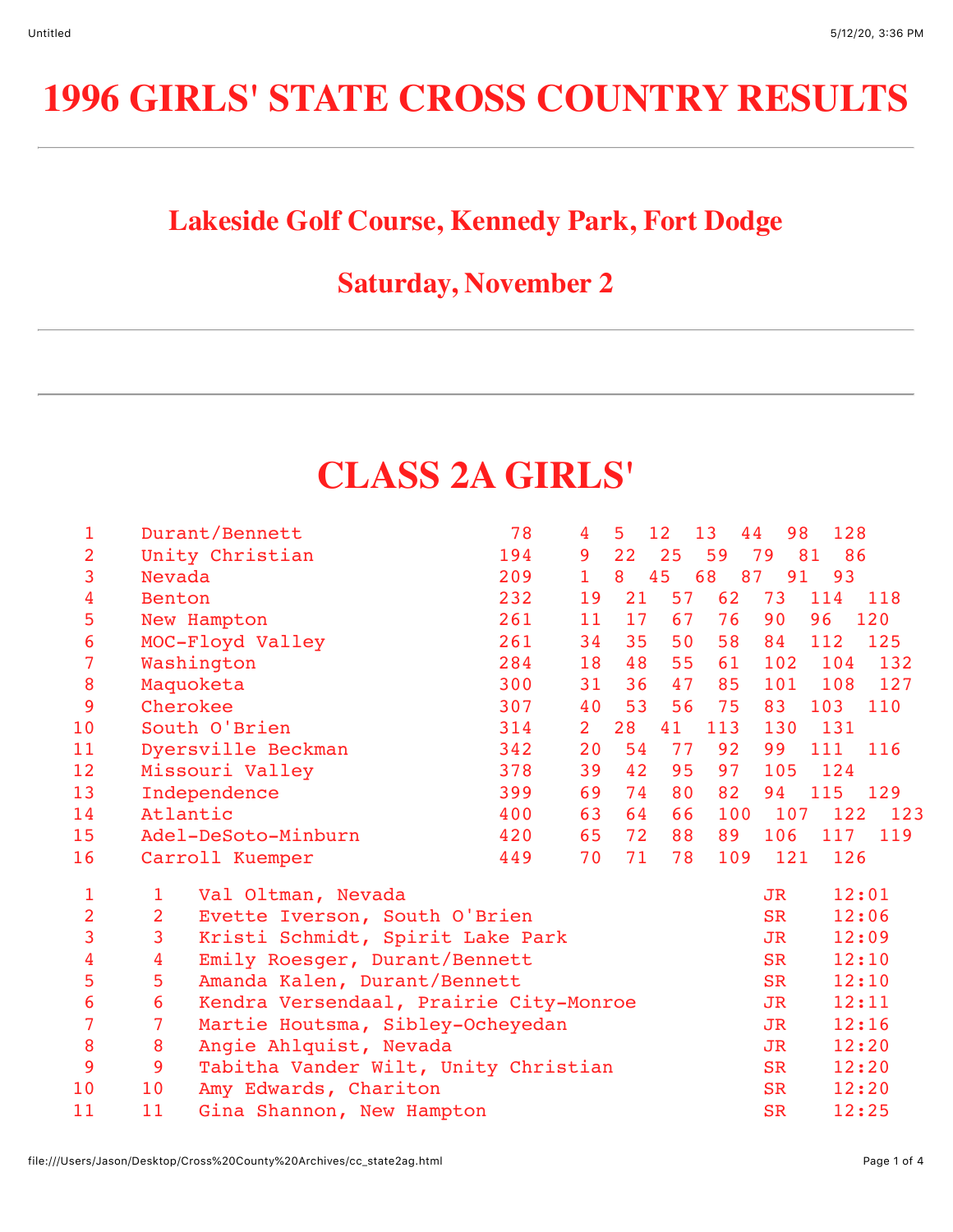| 12 |    | Sheryl Bell, Durant/Bennett                | <b>SR</b>      | 12:29 |
|----|----|--------------------------------------------|----------------|-------|
| 13 |    | Anita August, Durant/Bennett               | JR             | 12:33 |
| 14 | 12 | Leigh Hagen, Davenport Assumption          | FR             | 12:36 |
| 15 | 13 | Lyndsy Owen, Waukee                        | FR             | 12:36 |
| 16 | 14 | Anita Aeikens, Forest City/WCL-T           | <b>SR</b>      | 12:39 |
| 17 |    | Jenny Kramer, New Hampton                  | JR             | 12:44 |
| 18 | 15 | Erika Sanchez, Washington                  | <b>SO</b>      | 12:45 |
| 19 |    | Georgia Millward, Benton                   | FR             | 12:46 |
| 20 | 16 | Melissa Domeyer, Dyersville Beckman        | <b>SO</b>      | 12:46 |
| 21 |    | Maria Duncalf, Benton                      | <b>SO</b>      | 12:46 |
| 22 | 17 | Angie De Weerd, Unity Christian            | <b>SR</b>      | 12:46 |
| 23 | 18 | Julia Meimann, Colo-Nesco/CMB              | <b>SR</b>      | 12:48 |
| 24 | 19 | Jamie Schilb, Clarinda                     | <b>SR</b>      | 12:49 |
| 25 | 20 | Mindy Van Kalsbeek, Unity Christian        | <b>SO</b>      | 12:49 |
| 26 | 21 | Pam Fedeler, Starmont                      | J <sub>R</sub> | 12:49 |
| 27 | 22 | Alison Althoff, Cascade                    | FR             | 12:50 |
| 28 |    | Eve Kummerfeld, South O'Brien              | JR             | 12:53 |
| 29 | 23 | Tami Smith, Perry                          | <b>SO</b>      | 12:53 |
| 30 | 24 | Glenda Westra, Western Christian           | <b>SO</b>      | 12:53 |
| 31 | 25 | Jessica Kilburg, Maquoketa                 | <b>SO</b>      | 12:55 |
| 32 | 26 | Tara Bruck, Harlan                         | <b>SO</b>      | 12:55 |
| 33 | 27 | Sara Stensland, Iowa Falls                 | J <sub>R</sub> | 12:55 |
| 34 |    | Janelle DeJong, MOC-Floyd Valley           | JR             | 12:56 |
| 35 |    | Julie Binneboese, MOC-Floyd Valley         | <b>SR</b>      | 12:56 |
| 36 | 28 | Devin Pape, Maquoketa                      | <b>SO</b>      | 12:57 |
| 37 | 29 | Carrie Conklin, Forest City/WCL-T          | FR             | 12:59 |
| 38 | 30 | Nikki Billmeyer, Monticello                | J <sub>R</sub> | 13:00 |
| 39 |    | Mary Kruempel, Missouri Valley             | J <sub>R</sub> | 13:00 |
| 40 |    | Asta Barcas, Cherokee                      | <b>SR</b>      | 13:01 |
| 41 |    | Sherri Jones, South O'Brien                | <b>SO</b>      | 13:02 |
| 42 | 31 | Dana Mace, Missouri Valley                 | <b>SR</b>      | 13:02 |
| 43 | 32 | Julie Berns, Garnavillo/Elkader            | <b>SR</b>      | 13:03 |
| 44 |    | Amy Wilkins, Durant/Bennett                | <b>SR</b>      | 13:03 |
| 45 |    | Libby Johnson, Nevada                      | <b>JR</b>      | 13:04 |
| 46 | 33 | Jenarah TeKippe, Turkey Valley/South Winn. | <b>SR</b>      | 13:04 |
| 47 |    | Mindy Hudrlik, Maquoketa                   | <b>SO</b>      | 13:04 |
| 48 |    | Jessica Hotchkiss, Washington              | JR             | 13:04 |
| 49 | 34 | Jessie Brooks, MFL-Mar-Mac                 | FR             | 13:05 |
| 50 |    | Rachel Binnesboese, MOC-Floyd Valley       | <b>SR</b>      | 13:06 |
| 51 | 35 | Beth Boyer, Waukee                         | JR             | 13:08 |
| 52 | 36 | Jenny Evans, Shenandoah/Essex              | JR             | 13:09 |
| 53 |    | Melanie Ohlson, Cherokee                   | FR             | 13:10 |
| 54 |    | Michelle Hoeger, Dyersville Beckman        | JR             | 13:11 |
| 55 | 37 | Lisa Schmidt, Washington                   | JR             | 13:12 |
| 56 |    | Leanne Florke, Cherokee                    | <b>SR</b>      | 13:14 |
| 57 |    | Becca Silhanek, Benton                     | FR             | 13:14 |
| 58 |    | Kristi Barry, MOC-Floyd Valley             | <b>SO</b>      | 13:14 |
| 59 |    | Jessica Rowenhorst, Unity Christian        | FR             | 13:14 |
| 60 | 38 | Courtney Wearmouth, Ogden                  | <b>SR</b>      | 13:15 |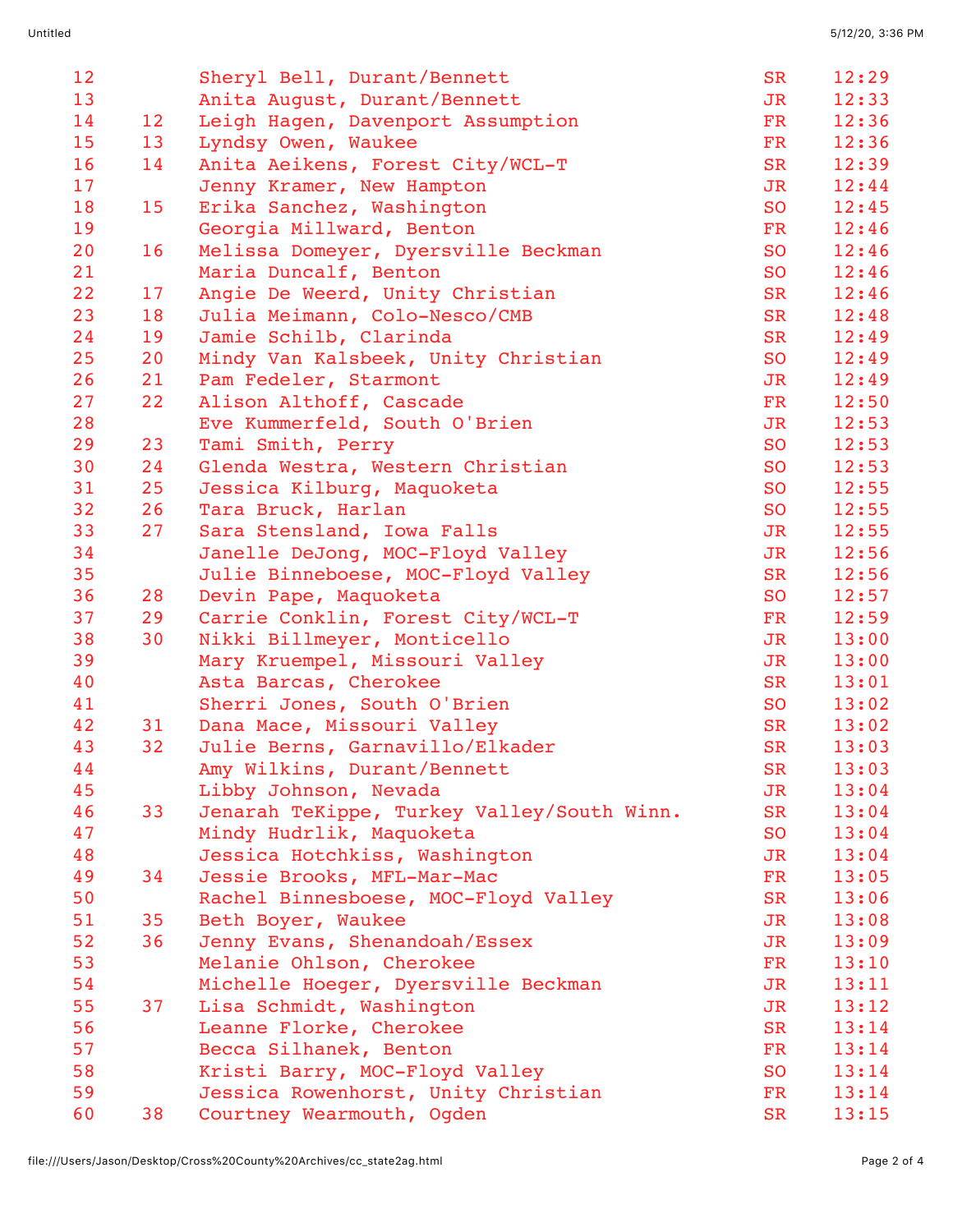| 61  |    | Stefanie Richardson, Washington         | FR        | 13:15 |
|-----|----|-----------------------------------------|-----------|-------|
| 62  |    | Lisa Whelchel, Benton                   | <b>SO</b> | 13:16 |
| 63  |    | Kristi Von Dielingen, Atlantic          | <b>SO</b> | 13:16 |
| 64  | 39 | Jessica Hagen, Atlantic                 | <b>SO</b> | 13:16 |
| 65  | 40 | Shawna Vande Vorde, Adel-DeSoto-Minburn | JR        | 13:17 |
| 66  |    | Justine Zikuda, Atlantic                | <b>SR</b> | 13:17 |
| 67  |    | Nicole Wendl, New Hampton               | <b>SO</b> | 13:18 |
| 68  |    | Kara Kirkhart, Nevada                   | <b>SO</b> | 13:18 |
| 69  |    | Megan Plein, Independence               | FR        | 13:19 |
| 70  |    | Michelle Behrens, Carroll Kuemper       | <b>SO</b> | 13:19 |
| 71  |    | Angie Angel, Carroll Kuemper            | JR        | 13:20 |
| 72  |    | Kate Nichols, Adel-DeSoto-Minburn       | JR        | 13:21 |
| 73  |    | Liz Markwitz, Benton                    | JR        | 13:21 |
| 74  |    | Jenni Mudd, Independence                | FR        | 13:22 |
| 75  |    | Jaylene Wiersema, Cherokee              | <b>SO</b> | 13:22 |
| 76  |    | Becky Kobliska, New Hampton             | <b>SR</b> | 13:23 |
| 77  |    | Katie White, Dyersville Beckman         | <b>SO</b> | 13:23 |
| 78  |    | Tricia Arellano, Carroll Kuemper        | <b>SO</b> | 13:26 |
| 79  |    | Jodi Meeteren, Unity Christian          | <b>SO</b> | 13:27 |
| 80  |    | Amie Brunko, Independence               | JR        | 13:28 |
| 81  |    | CeAnn Wissink, Unity Christian          | <b>SR</b> | 13:30 |
| 82  |    | Jodi Mudd, Independence                 | <b>SO</b> | 13:32 |
| 83  |    | Melany Jenks, Cherokee                  | JR        | 13:35 |
| 84  |    | Jabrel Petersen, MOC-Floyd Valley       | <b>SO</b> | 13:35 |
| 85  |    | Melissa McKeon, Maquoketa               | FR        | 13:36 |
| 86  |    | Amanda Vander Wilt, Unity Christian     | JR        | 13:36 |
| 87  |    | Marie Hawcott, Nevada                   | <b>SO</b> | 13:37 |
| 88  |    | Suezanne Martin, Adel-DeSoto-Minburn    | FR        | 13:38 |
| 89  |    | Cathy Reaman, Adel-DeSoto-Minburn       | <b>SR</b> | 13:38 |
| 90  |    | Cherie Ter Hark, New Hampton            | JR        | 13:39 |
| 91  |    | Jocelyn Purtzer, Nevada                 | FR        | 13:39 |
| 92  |    | Michelle Meisch, Dyersville Beckman     | <b>SO</b> | 13:40 |
| 93  |    | Erica Purtzer, Nevada                   | FR        | 13:41 |
| 94  |    | Caitlin McKernan, Independence          | <b>SO</b> | 13:43 |
| 95  |    | Jessie Dewaele, Missouri Valley         | FR        | 13:44 |
| 96  |    | Jackie Huegel, New Hampton              | <b>SO</b> | 13:44 |
| 97  |    | Teri Bowers, Missouri Valley            | JR        | 13:45 |
| 98  |    | Maret Wilson, Durant/Bennett            | <b>SO</b> | 13:45 |
| 99  |    | Angie Arlen, Dyersville Beckman         | <b>SR</b> | 13:46 |
| 100 |    | Stephanie Sieck, Atlantic               | <b>SO</b> | 13:49 |
| 101 |    | Lindsay Batey, Maquoketa                | <b>SR</b> | 13:51 |
| 102 |    | Theresa Schrock, Washington             | JR        | 13:52 |
| 103 |    | Traci Sokolowski, Cherokee              | <b>SO</b> | 13:54 |
| 104 |    | Brittany Greene, Washington             | <b>SO</b> | 13:55 |
| 105 |    | Kim Otterpohl, Missouri Valley          | FR        | 13:55 |
| 106 |    | Sheila Kendall, Adel-DeSoto-Minburn     | FR        | 13:56 |
| 107 |    | Jenny Freeman, Atlantic                 | JR        | 13:58 |
| 108 |    | Monica Niess, Maquoketa                 | <b>SO</b> | 13:58 |
| 109 |    | Katie Collison, Carroll Kuemper         | FR        | 13:59 |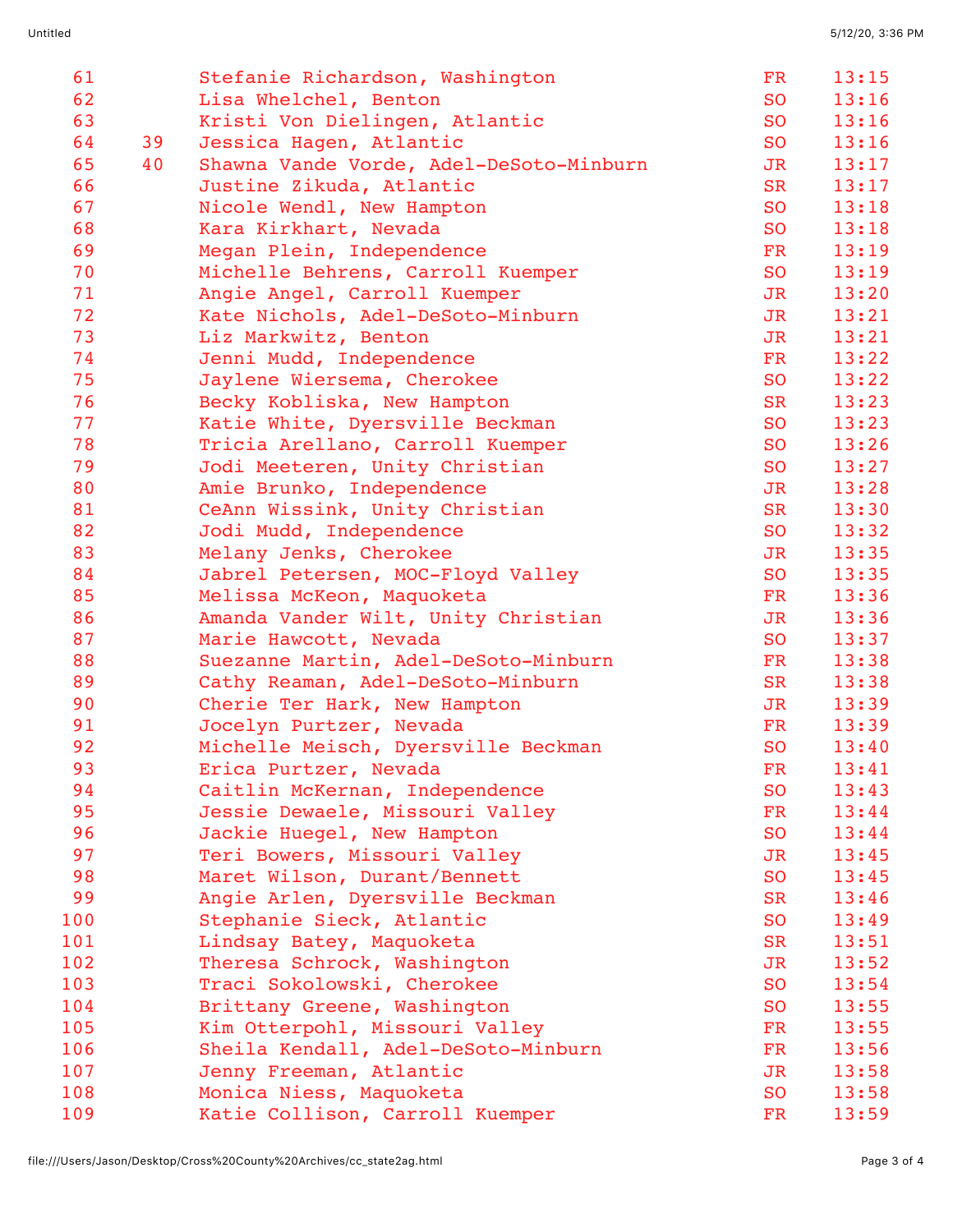| 110 | Carri Bunt, Cherokee                  | <b>SR</b>              | 14:00 |
|-----|---------------------------------------|------------------------|-------|
| 111 | Karla Koopman, Dyersville Beckman     | JR                     | 14:01 |
| 112 | Abby Klienhesselink, MOC-Floyd Valley | <b>SO</b>              | 14:02 |
| 113 | Allison Eldridge, South O'Brien       | <b>SO</b>              | 14:03 |
| 114 | Kara Dietrich, Benton                 | FR                     | 14:04 |
| 115 | Bridgett McKernan, Independence       | FR                     | 14:08 |
| 116 | Michelle Jaeger, Dyersville Beckman   | <b>SO</b>              | 14:08 |
| 117 | Shannon Short, Adel-DeSoto-Minburn    | SR                     | 14:09 |
| 118 | Steph Koster, Benton                  | J <sub>R</sub>         | 14:12 |
| 119 | Brandy Hughes, Adel-DeSoto-Minburn    | FR                     | 14:15 |
| 120 | Jessica Flatjord, New Hampton         | J <sub>R</sub>         | 14:17 |
| 121 | Hillary Prenger, Carroll Kuemper      | JR                     | 14:18 |
| 122 | Katie Burkhart, Atlantic              | FR                     | 14:20 |
| 123 | Sarah Magill, Atlantic                | <b>SR</b>              | 14:20 |
| 124 | Jami Bertelsen, Missouri Valley       | FR                     | 14:21 |
| 125 | Stephanie Ommeren, MOC-Floyd Valley   | $\overline{\text{FR}}$ | 14:23 |
| 126 | Brenda Berger, Carroll Kuemper        | JR                     | 14:26 |
| 127 | Nicole Cueno, Maquoketa               | J <sub>R</sub>         | 14:56 |
| 128 | Lisa Griffore, Durant/Bennett         | SR                     | 15:25 |
| 129 | Lindsay Miller, Independence          | JR                     | 15:27 |
| 130 | April Wede, South O'Brien             | $\overline{\text{FR}}$ | 16:04 |
| 131 | Kelcey Naber, South O'Brien           | $\mathbf{FR}$          | 16:08 |
| 132 | Alisia Hayes, Washington              | JR                     | 16:34 |
|     |                                       |                        |       |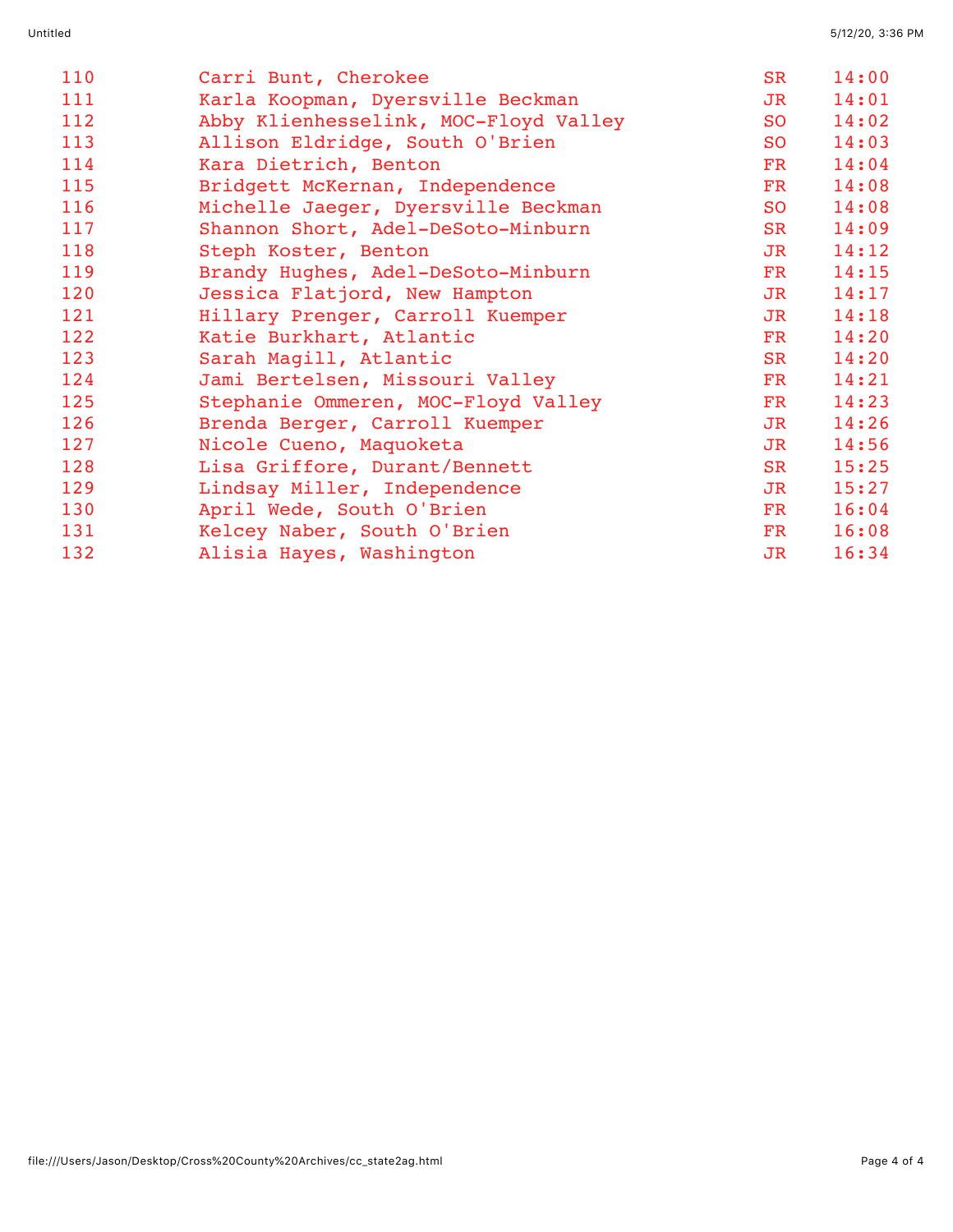# **1996 GIRLS' STATE CROSS COUNTRY RESULTS**

#### **Lakeside Golf Course, Kennedy Park, Fort Dodge**

### **Saturday, November 2**

# **CLASS 1A GIRLS'**

| $\mathbf{1}$    |                | Lynnville-Sully                    | 92  | $\mathbf{3}$   | $\overline{5}$<br>6 | 78 | 101 | 113       |       |
|-----------------|----------------|------------------------------------|-----|----------------|---------------------|----|-----|-----------|-------|
| $\overline{2}$  |                | North Linn                         | 155 | 15             | 18                  | 55 | 67  | 72        | 79    |
| 3               | Pekin          |                                    | 168 | 20             | 24                  | 56 | 68  | 89        | 111   |
| $\overline{4}$  |                | Williamsburg                       | 194 | 21             | 38                  | 52 | 83  | 91        | 98    |
| 5               |                | Southern Cal                       | 201 | 25             | 46                  | 64 | 66  | 84        | 109   |
| $6\phantom{1}6$ | Tipton         |                                    | 204 | 29             | 39                  | 62 | 74  | 80        | 96    |
| 7               |                | Lansing Kee                        | 204 | 40             | 44                  | 45 | 75  | 106       | 116   |
| 8               |                | Galva-Holstein                     | 215 | 13             | 22                  | 87 | 93  | 104       | 107   |
| 9               | Tripoli        |                                    | 233 | 14             | 49                  | 65 | 105 | 112       | 115   |
| 10              |                | Calamus-Wheatland                  | 236 | 8              | 60                  | 76 | 92  | 94 117    |       |
| 11              |                | Mount Ayr                          | 242 | 2 <sup>1</sup> | 71                  | 81 | 88  | 110       | 118   |
| 12              |                | South Hamilton                     | 250 | 32             | 43                  | 73 | 102 | 108       | 114   |
| 13              |                | Council Bluffs St. Albert          | 253 | 11             | 63                  | 82 | 97  | 99        | 100   |
| 14              |                | Wapsie Valley                      | 259 | 54             | 58                  | 70 | 77  | 86        | 90    |
| 15              |                | Avo-Ha-Shelby-Tennant              | 302 | 53             | 61                  | 85 | 103 | 119       | 120   |
| $\mathbf 1$     | $\mathbf{1}$   | Amber Schmidt, Northwest           |     |                |                     |    |     | JR        | 11:41 |
| $\overline{2}$  | $\overline{2}$ | Jennifer Nelson, Mount Ayr         |     |                |                     |    |     | FR        | 12:08 |
| 3               | 3              | Katie Shearn, Lynnville-Sully      |     |                |                     |    |     | <b>SR</b> | 12:09 |
| $\overline{4}$  | 4              | Karen Smith, West Marshall         |     |                |                     |    |     | SR        | 12:10 |
| 5               | 5              | Suzy Wyngarden, Lynnville-Sully    |     |                |                     |    |     | JR        | 12:13 |
| 6               | 6              | Susie Gray, Lynnville-Sully        |     |                |                     |    |     | <b>SO</b> | 12:19 |
| $\overline{7}$  | 7              | Sally Shumaker, Danville           |     |                |                     |    |     | SR        | 12:19 |
| 8               | 8              | Michelle Lahann, Calamus-Wheatland |     |                |                     |    |     | <b>SO</b> | 12:20 |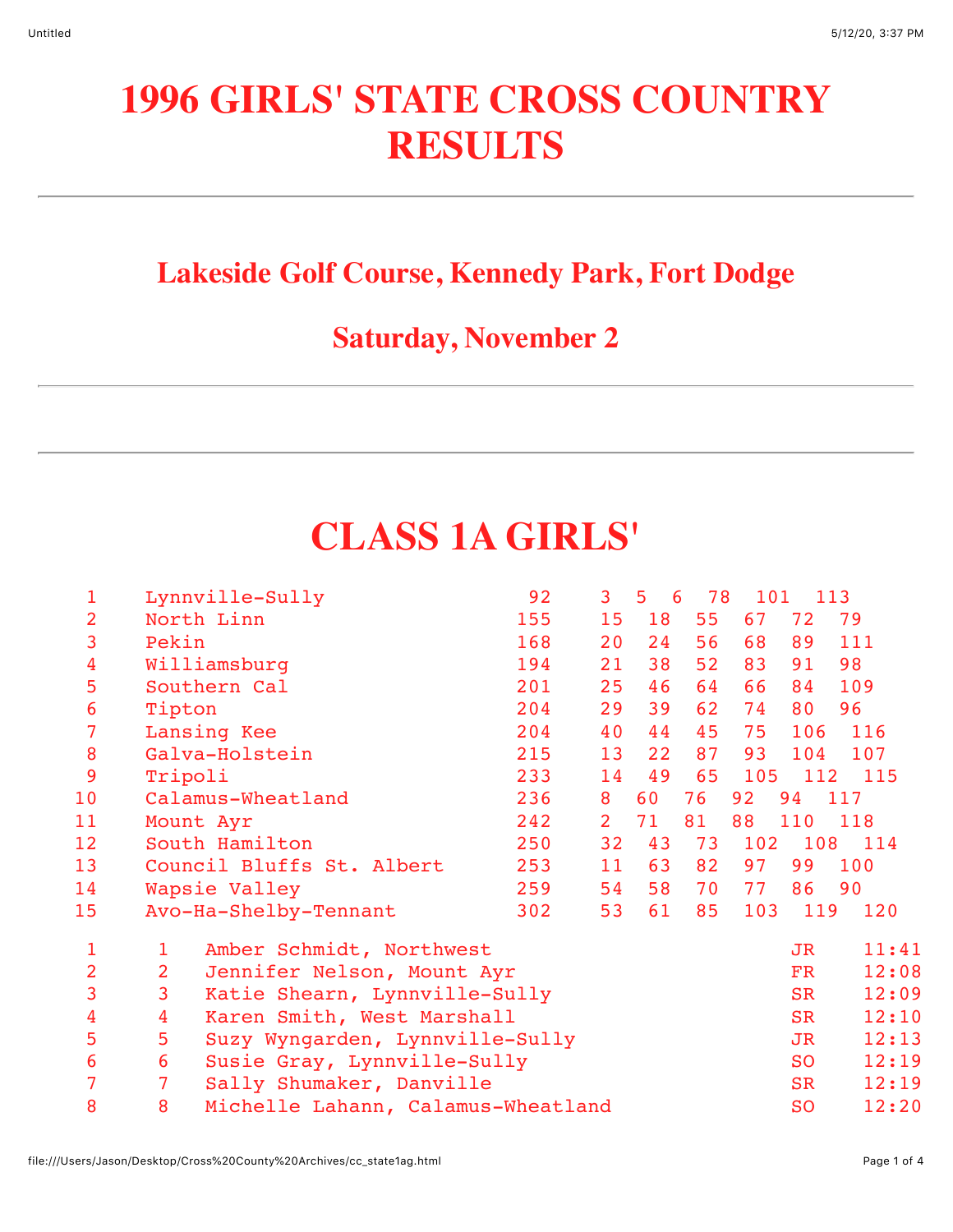| 9  | 9               | Vanessa Kettner, Cedar Falls NU High        | JR             | 12:20 |
|----|-----------------|---------------------------------------------|----------------|-------|
| 10 | 10              | Aimee Dunlop, Woodbine                      | J <sub>R</sub> | 12:21 |
| 11 |                 | Kristina Quigley, Council Bluffs St. Albert | <b>SO</b>      | 12:21 |
| 12 | 11              | Jane McDermott, North Tama                  | JR             | 12:23 |
| 13 | 12 <sup>2</sup> | Lacey Leinbaugh, Galva-Holstein             | FR             | 12:27 |
| 14 | 13              | Kristy Blasberg, Tripoli                    | J <sub>R</sub> | 12:27 |
| 15 | 14              | Jessie Henderson, North Linn                | <b>SR</b>      | 12:27 |
| 16 | 15              | Kristi Johnson, Alburnett                   | SR             | 12:28 |
| 17 | 16              | Stacy Shaw, Dike-New Hartford               | JR             | 12:28 |
| 18 | 17              | Jennifer Hedrick, North Linn                | <b>FR</b>      | 12:31 |
| 19 | 18              | Melissa Hills, Columbus                     | <b>SR</b>      | 12:33 |
| 20 |                 | Renate Ruggles, Pekin                       | <b>SO</b>      | 12:33 |
| 21 | 19              | Beth Jones, Williamsburg                    | <b>SR</b>      | 12:34 |
| 22 | 20              | Katie Lichter, Galva-Holstein               | FR             | 12:35 |
| 23 | 21              | Tiffani Nielsen, Underwood                  | <b>SR</b>      | 12:38 |
| 24 | 22              | Renae Rapp, Pekin                           | JR             | 12:40 |
| 25 | 23              | Heather Tannehill, Southern Cal             | <b>SO</b>      | 12:46 |
| 26 | 24              | Lacey Schmidt, Montezuma                    | <b>SR</b>      | 12:46 |
| 27 | 25              | Charletta Erb, Iowa Mennonite               | JR             | 12:46 |
| 28 | 26              | Liz Jones, Sioux Central                    | J <sub>R</sub> | 12:48 |
| 29 |                 | Laura Schwitzer, Tipton                     | FR             | 12:48 |
| 30 | 27              | Sarah Stevens, Eagle Grove                  | <b>SO</b>      | 12:49 |
| 31 | 28              | Carla Wosoba, Midland                       | $\mathbf{FR}$  | 12:49 |
| 32 | 29              | Anna Hayden, South Hamilton                 | <b>SR</b>      | 12:51 |
| 33 | 30              | Tiffany Tjepkes, Dike-New Hartford          | J <sub>R</sub> | 12:51 |
| 34 | 31              | Kate Olesen, Nodaway Valley                 | J <sub>R</sub> | 12:55 |
| 35 | 32              | Teresa Wessling, Guthrie Center             | <b>SO</b>      | 12:55 |
| 36 | 33              | Molly Ulrickson, Manning                    | <b>SR</b>      | 12:56 |
| 37 | 34              | Katie Rulapaugh, SCMT                       | SO             | 12:56 |
| 38 | 35              | Amy Neal, Williamsburg                      | <b>SR</b>      | 12:57 |
| 39 | 36              | Jenni Janssen, Tipton                       | FR             | 12:58 |
| 40 |                 | Kristi Rea, Lansing Kee                     | <b>SR</b>      | 12:58 |
| 41 | 37              | Lessa Matt, Valley CEW                      | FR             | 12:59 |
| 42 | 38              | Ashley Drahn, Belle Plaine                  | <b>SO</b>      | 12:59 |
| 43 |                 | Laura Grove, South Hamilton                 | FR             | 13:00 |
| 44 | 39              | Sara Scholtes, Lansing Kee                  | <b>SR</b>      | 13:01 |
| 45 |                 | Faye Delaney, Lansing Kee                   | <b>SO</b>      | 13:01 |
| 46 |                 | Michele Hardy, Southern Cal                 | <b>SO</b>      | 13:02 |
| 47 | 40              | Erin Hobson, Hartley-Melvin-Sanborn         | <b>SO</b>      | 13:03 |
| 48 | 41              | Jenny Ellison, Midland                      | <b>SO</b>      | 13:03 |
| 49 | 42              | Jamie Quass, Tripoli                        | <b>SO</b>      | 13:03 |
| 50 | 43              | Taffy Deeds, River Valley                   | <b>SR</b>      | 13:04 |
| 51 | 44              | Shawnacy Williams, Alburnett                | JR             | 13:04 |
| 52 |                 | Julie Arthur, Williamsburg                  | JR             | 13:04 |
| 53 | 45              | Steph Collins, Avo-Ha-Shelby-Tennant        | <b>SO</b>      | 13:05 |
| 54 |                 | Jamie Schuldt, Wapsie Valley                | JR             | 13:09 |
| 55 |                 | Lani Nielsen, North Linn                    | JR             | 13:11 |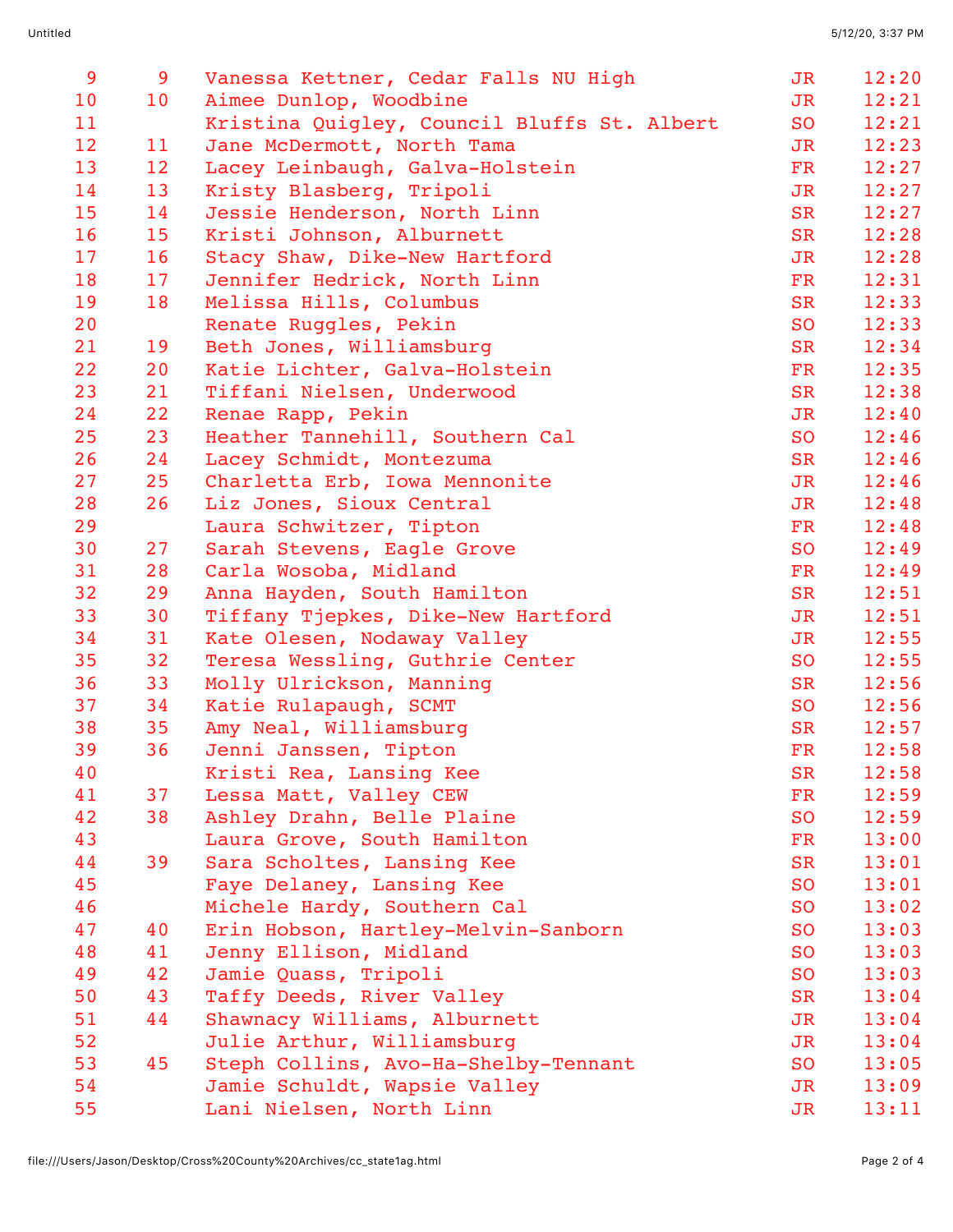| 56  |    | Traci Stone, Pekin                             | <b>FR</b>      | 13:13 |
|-----|----|------------------------------------------------|----------------|-------|
| 57  | 46 | Ronda Cheers, East Union                       | JR             | 13:14 |
| 58  |    | Jenny Happel, Wapsie Valley                    | <b>SO</b>      | 13:14 |
| 59  | 47 | Kari Ruffcorn, West Harrison                   | FR             | 13:15 |
| 60  |    | Nicole Lahann, Calamus-Wheatland               | $\mathbf{FR}$  | 13:15 |
| 61  |    | Amy McMartin, Avo-Ha-Shelby-Tennant            | JR             | 13:16 |
| 62  |    | Alecia Esbeck, Tipton                          | <b>SR</b>      | 13:16 |
| 63  | 48 | Katie Busch, Council Bluffs St. Albert         | FR             | 13:17 |
| 64  |    | Ranee Wiederin, Southern Cal                   | <b>SR</b>      | 13:17 |
| 65  |    | Tiffany Foster, Tripoli                        | <b>SO</b>      | 13:19 |
| 66  |    | Jenny Otto, Southern Cal                       | JR             | 13:19 |
| 67  |    | Denise Miller, North Linn                      | J <sub>R</sub> | 13:20 |
| 68  |    | McKensey Brown, Pekin                          | $\mathbf{FR}$  | 13:20 |
| 69  | 49 | Courtney Slota, Remsen-Union                   | <b>SO</b>      | 13:20 |
| 70  |    | Lindsay Rathe, Wapsie Valley                   | <b>SO</b>      | 13:23 |
| 71  |    | Amber Taylor, Mount Ayr                        | FR             | 13:23 |
| 72  |    | Deanne Miller, North Linn                      | S <sub>O</sub> | 13:27 |
| 73  |    | Kari Swenson, South Hamilton                   | $\mathbf{FR}$  | 13:27 |
| 74  |    | Kara Rechterman, Tipton                        | <b>SO</b>      | 13:30 |
| 75  |    | Sammantha Bulman, Lansing Kee                  | $\mathbf{FR}$  | 13:30 |
| 76  |    | Alisa Timmerman, Calamus-Wheatland             | FR             | 13:31 |
| 77  |    | Kris Hidinger, Wapsie Valley                   | JR             | 13:32 |
| 78  |    | Erin Shearn, Lynnville-Sully                   | FR             | 13:33 |
| 79  |    | Autumn Boddicker, North Linn                   | <b>SO</b>      | 13:34 |
| 80  |    | Joyce Gravert, Tipton                          | <b>SR</b>      | 13:35 |
| 81  |    | Rachel Derscheid, Mount Ayr                    | S <sub>O</sub> | 13:36 |
| 82  |    | Anne Fischer, Council Bluffs St. Albert        | <b>SO</b>      | 13:39 |
| 83  |    | Sara McClure, Williamsburg                     | <b>SR</b>      | 13:40 |
| 84  |    | Melanie Iler, Southern Cal                     | S <sub>O</sub> | 13:41 |
| 85  |    | Katie Weber, Avo-Ha-Shelby-Tennant             | JR             | 13:41 |
| 86  |    | Mandy Adamson, Wapsie Valley                   | <b>SR</b>      | 13:41 |
| 87  |    | Heather Vohs, Galva-Holstein                   | <b>SO</b>      | 13:42 |
| 88  |    | Laura Galloway, Mount Ayr                      | JR             | 13:43 |
| 89  |    | Tiffany Brain, Pekin                           | <b>SO</b>      | 13:44 |
| 90  |    | Amanda Corcoran, Wapsie Valley                 | J <sub>R</sub> | 13:46 |
| 91  |    | Laura McKinley, Williamsburg                   | FR             | 13:50 |
| 92  |    | Ashlee Edens, Calamus-Wheatland                | <b>SR</b>      | 13:55 |
| 93  |    | Kim Henry, Galva-Holstein                      | FR             | 13:59 |
| 94  |    | Autumn Hesse, Calamus-Wheatland                | JR             | 13:59 |
| 95  | 50 | Kate Cline, Valley CEW                         | J <sub>R</sub> | 14:00 |
| 96  |    | Joanna Gravert, Tipton                         | FR             | 14:01 |
| 97  |    | Christina Hasenkamp, Council Bluffs St. Albert | JR             | 14:06 |
| 98  |    | Anne Folkmann, Williamsburg                    | JR             | 14:08 |
| 99  |    | Mandy Hunter, Council Bluffs St. Albert        | JR             | 14:13 |
| 100 |    | Emily Fischer, Council Bluffs St. Albert       | $_{\rm FR}$    | 14:16 |
| 101 |    | Lauren Hughes, Lynnville-Sully                 | SR             | 14:18 |
| 102 |    | Jenny Kubichek, South Hamilton                 | <b>SO</b>      | 14:19 |